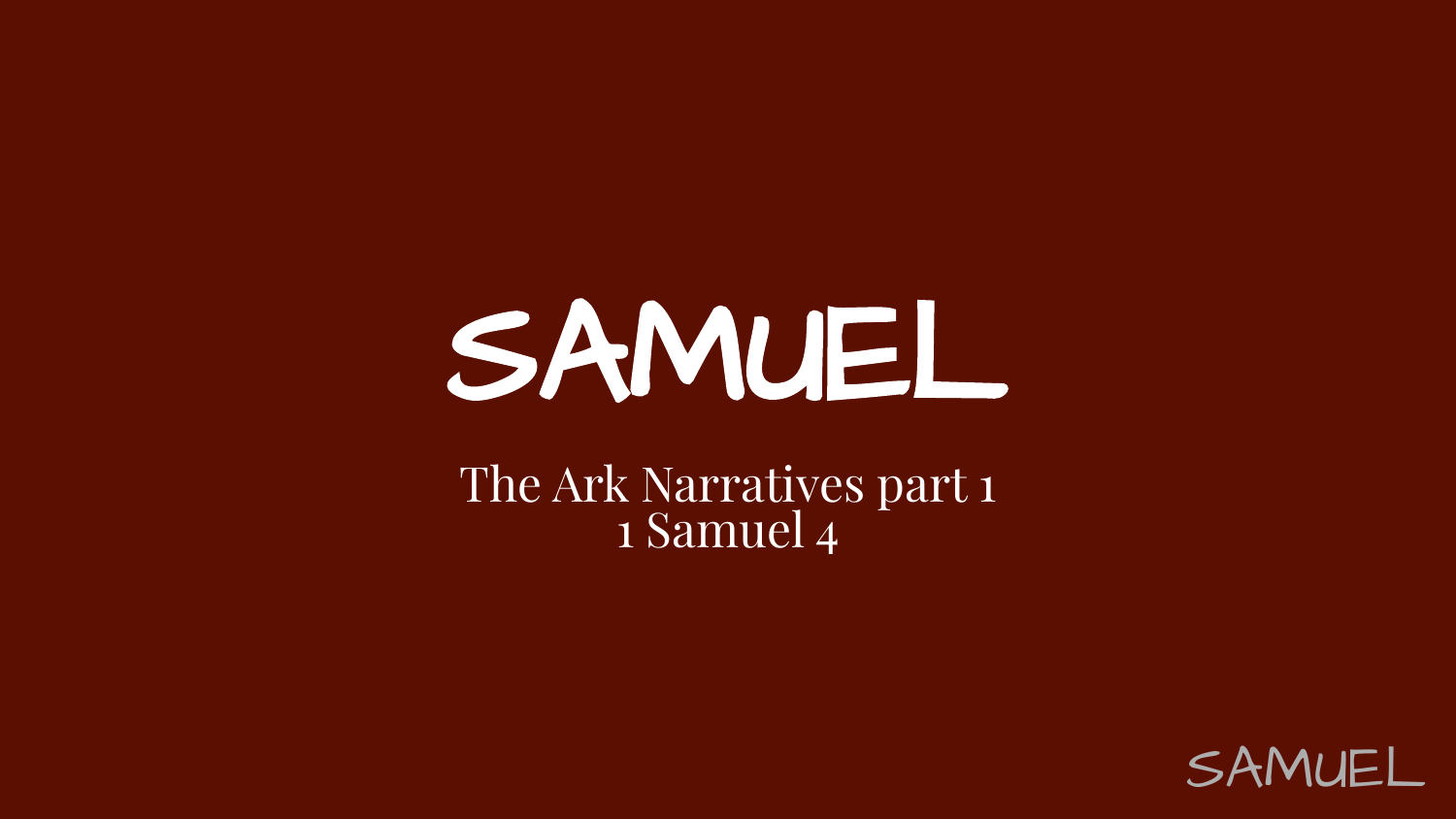## **Reviewing the prophecies heard by Eli**

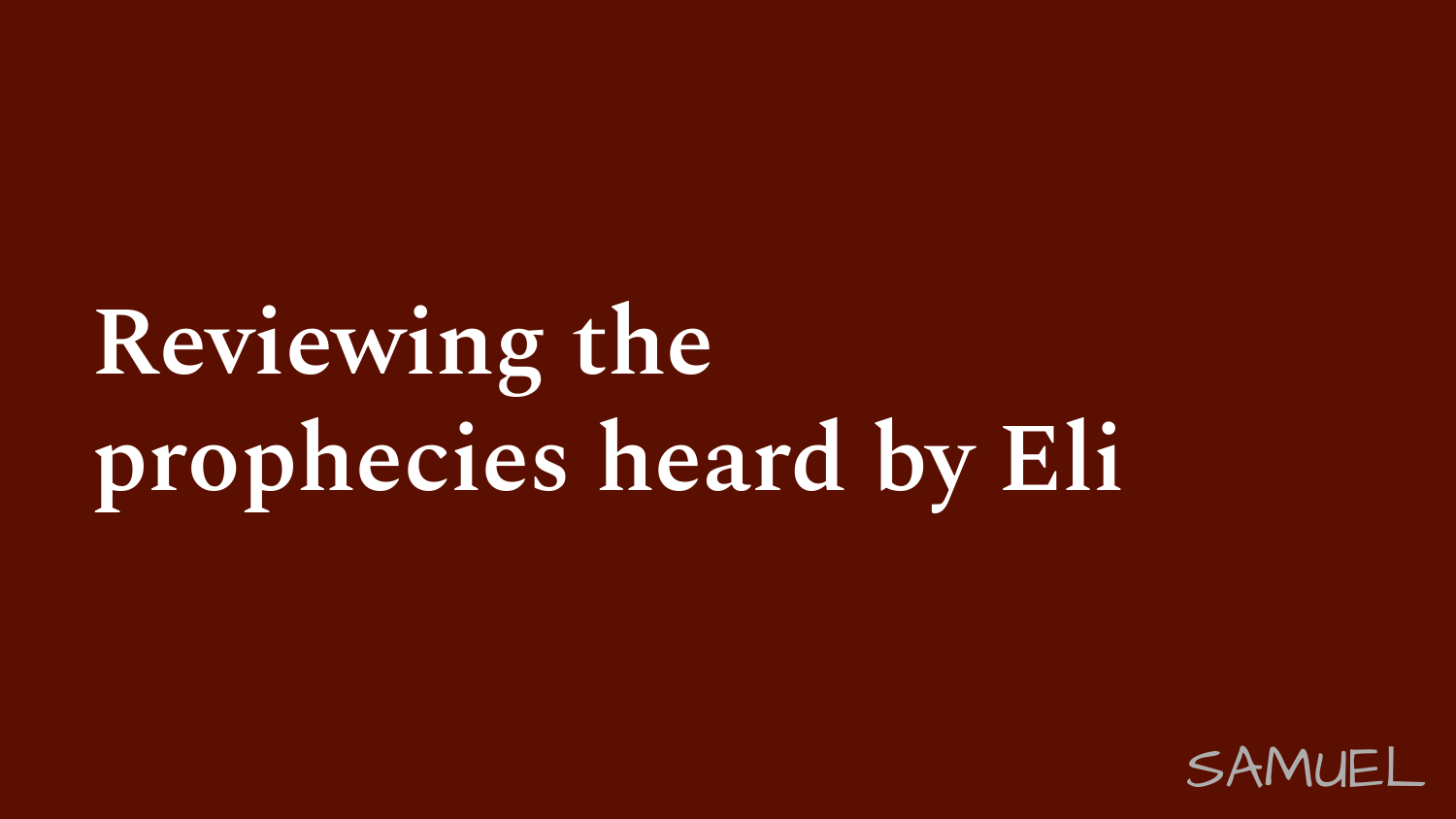#### Unnamed Man Chapter 2

- I will cut off your strength
- $\bullet$  There will not be an old man in your house
- Eli will weep
- Hophni & Phinehas will die
- I will raise up a faithful priest

#### Samuel Chapter 3

- I will fulfill all I have spoken against Eli's house
- I will punish his house forever
- The iniquity of Eli's house will not be atoned for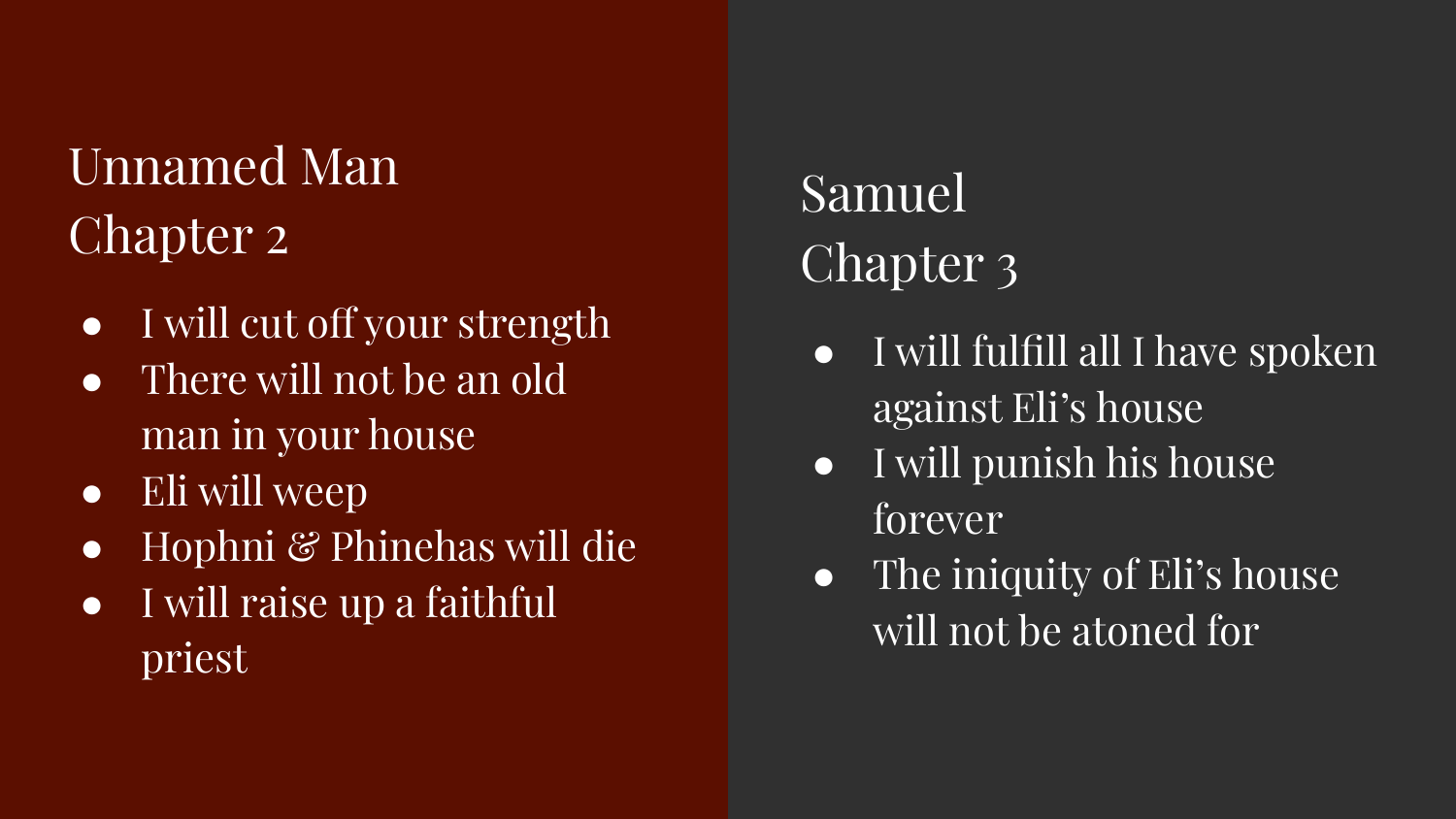**Battles Against the Philistines First Battle** 1-4

- **● Israel is defeated**
- **The elders wonder,** "Why has the Lord defeated us today before the Philistines?"
- **Solution:** bring the ark



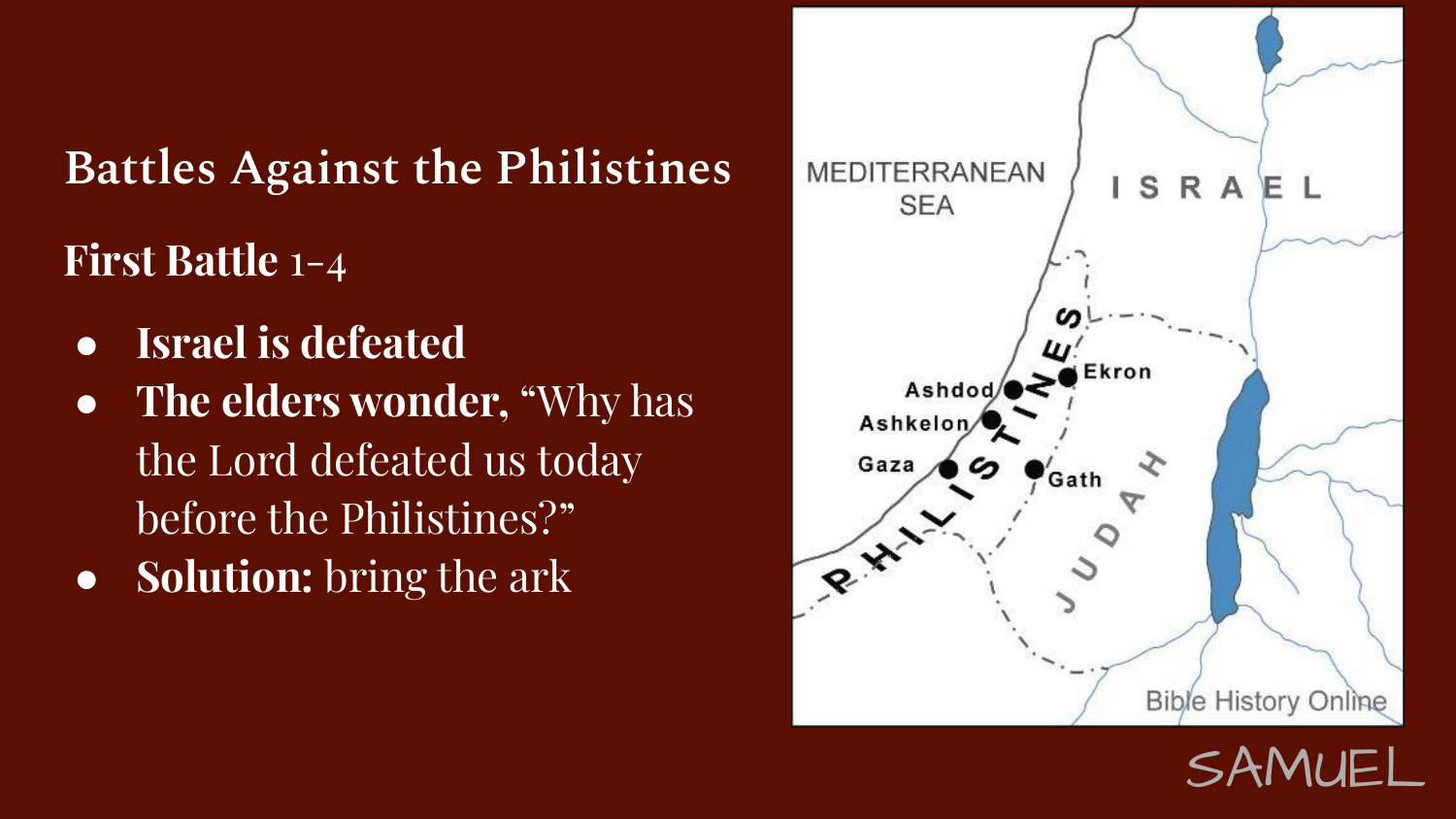## **Could bringing the ark work?**

#### • Why the ark?

- Visible sign of the presence of Yahweh
- The ark has been used before
	- Led Moses and Israel from Egypt
	- Used in the defeat of Jericho
- Why not the ark?
	- God hadn't instructed them to bring the ark
	- This is not a holy war at all

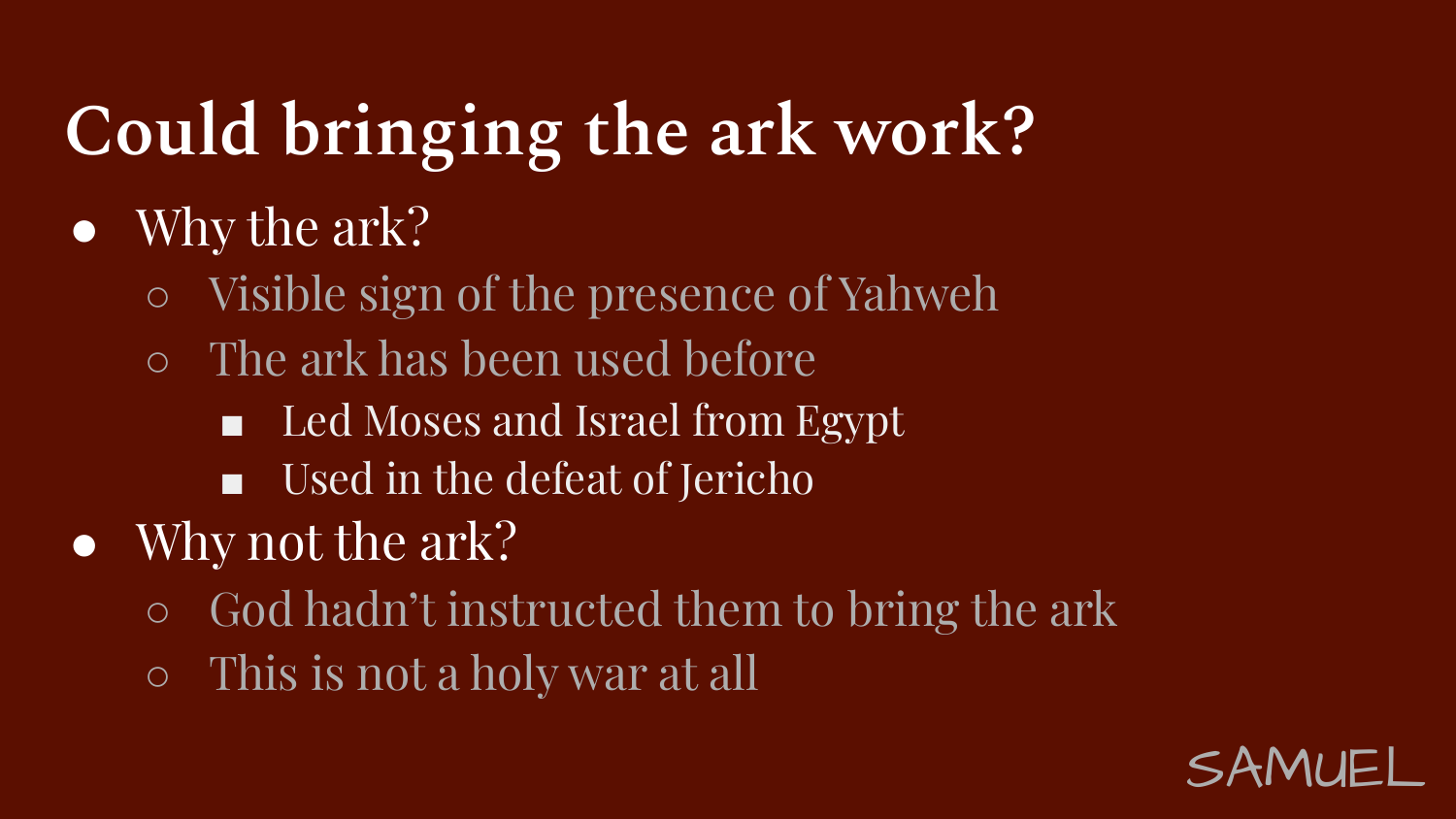### **WHY has the LORD led us to defeat?**

- The pattern of success early in Judges:
	- Israel sins against Yahweh
	- Yahweh turns them over to an enemy
	- **○ The people repent**
	- God delivers them through a judge he raises up
- By Judges 13, Samson is judge and the pattern is being abandoned
- Judges 21:25, "In those days there was no king in Israel. Everyone did what was right in his own eyes."

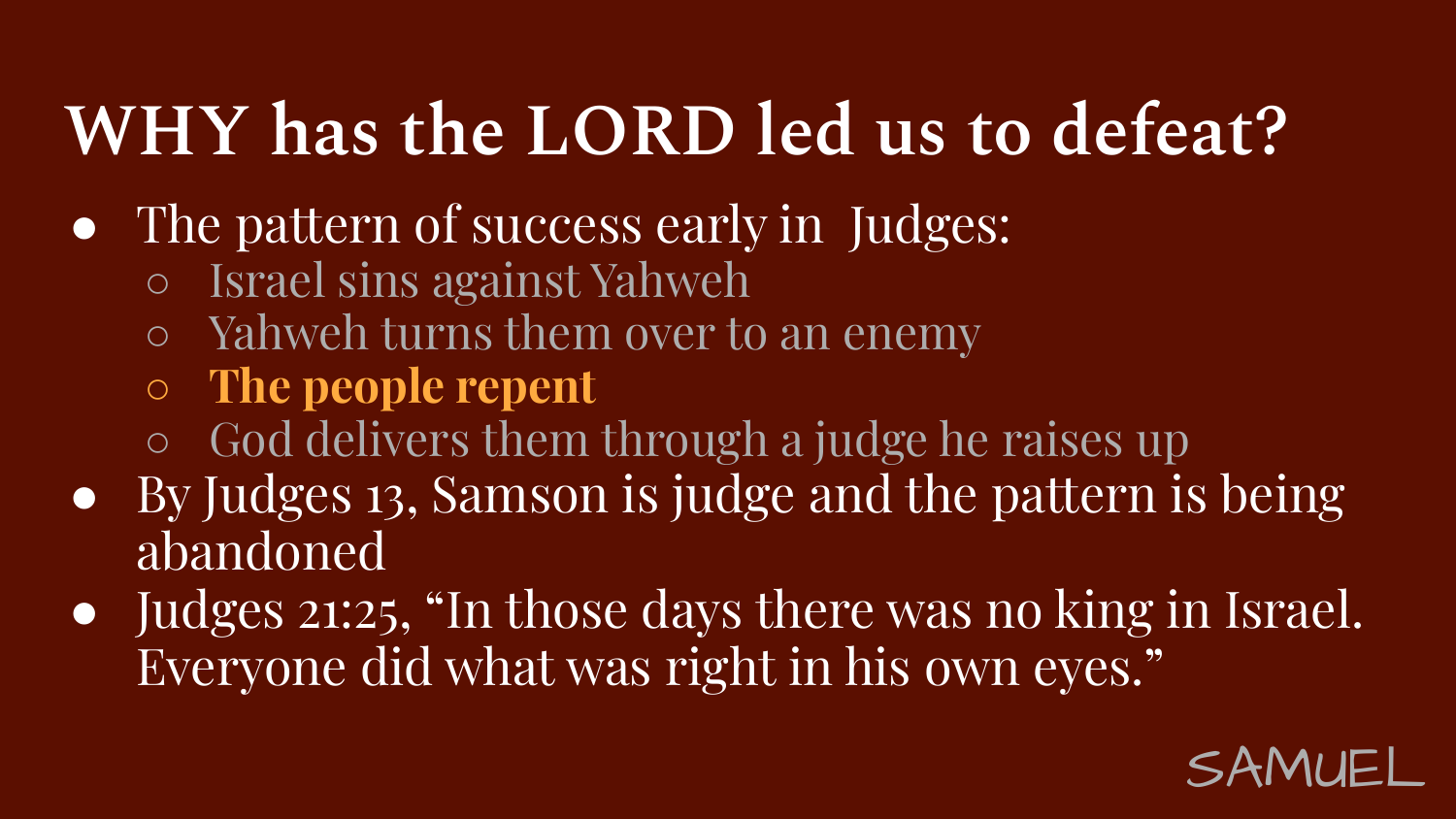#### **Battles Against the Philistines Second Battle** 5-11

- Philistines are scared
	- They know God's reputation  $\circ$  But they take courage  $\circ$  fight
- Israel is defeated
- Mass casualties
- Hophni & Phinehas killed
- The ark is captured



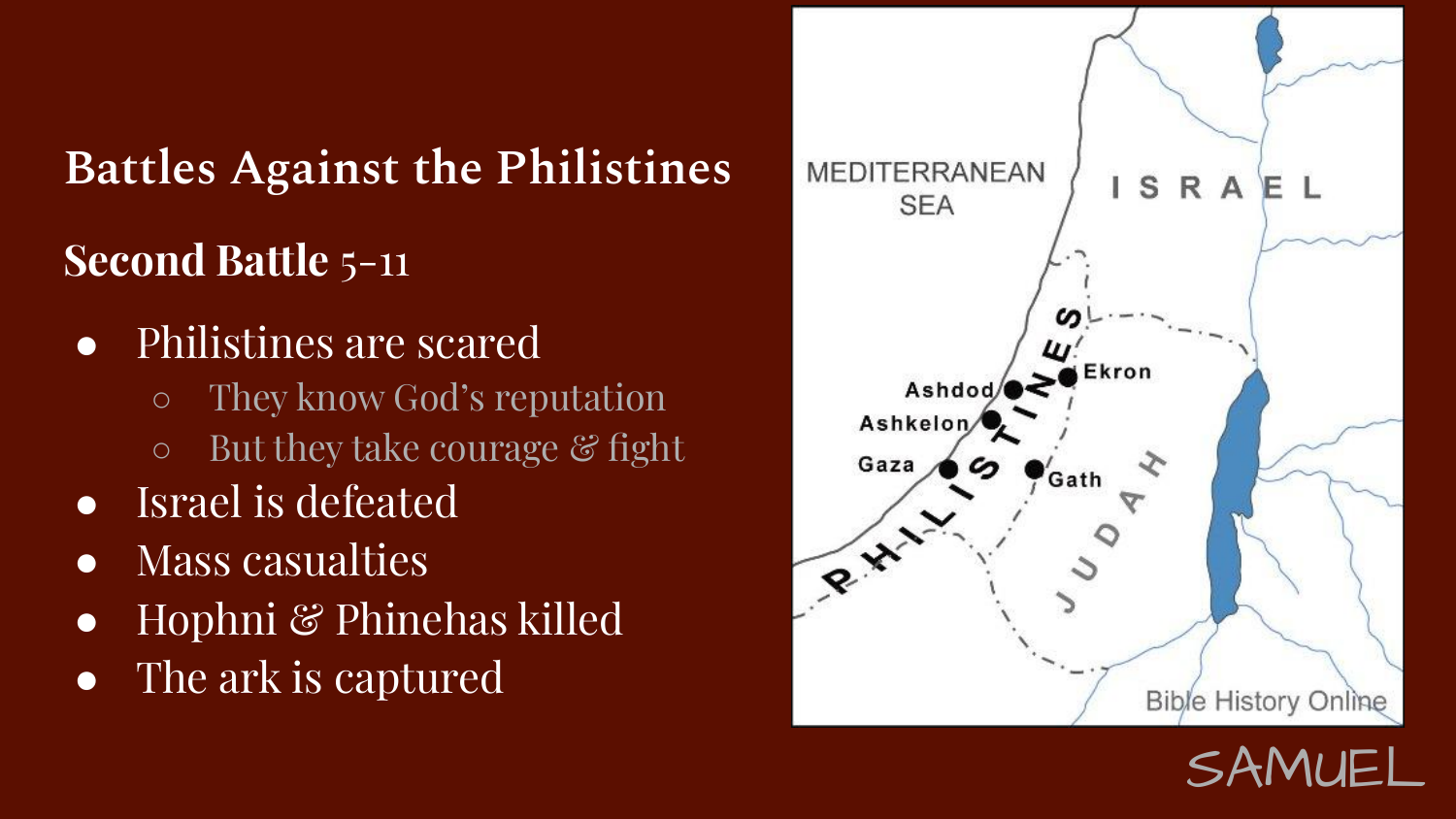**Bringing the ark was an attempt to manipulate God's favor.**

**We cannot invoke God's name like a utility for our** 



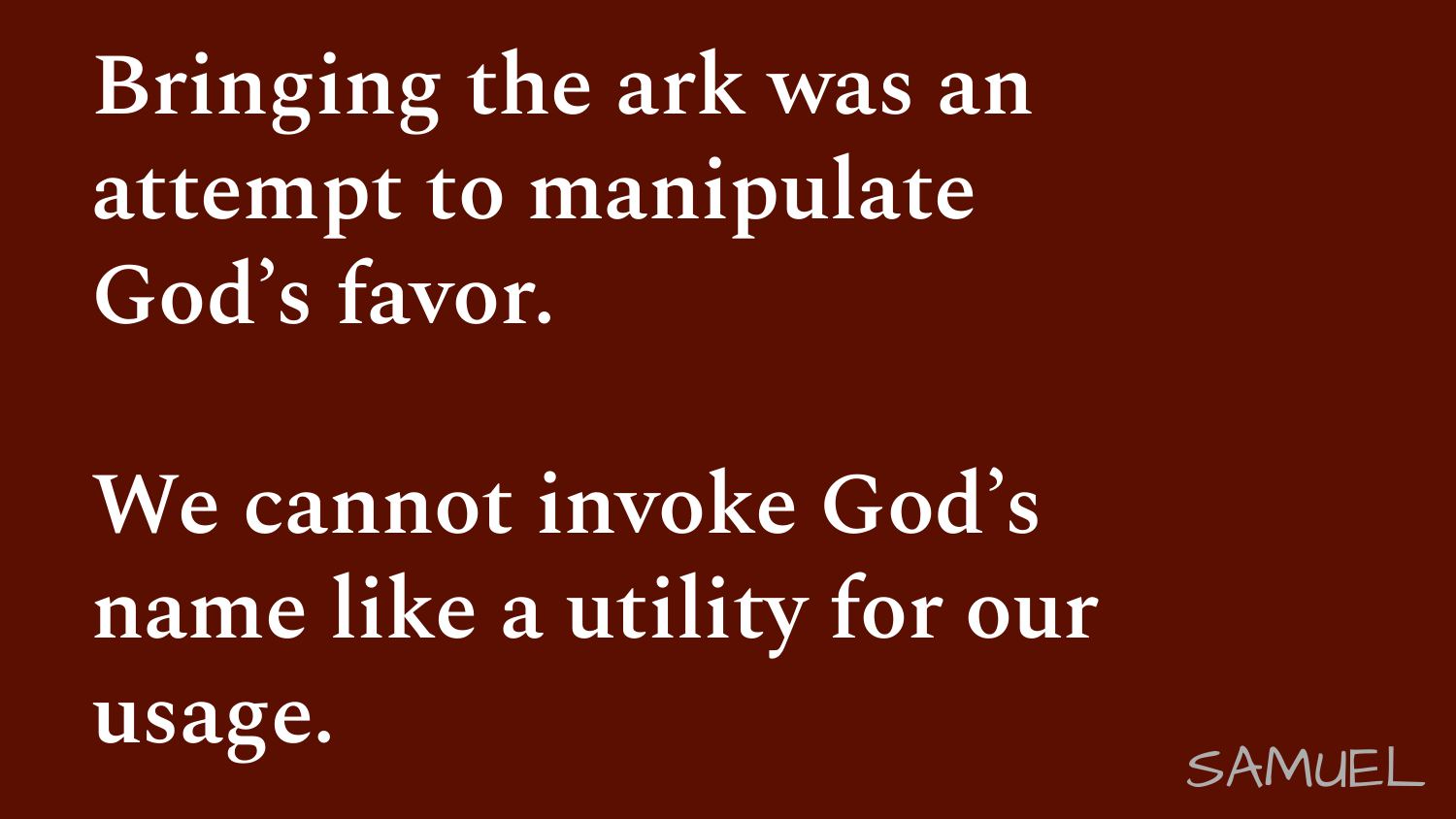### **Eli's Reaction**

- Eli is sitting, watching, waiting; "his heart trembled for the ark of God"
- A man from Benjamin brings the news 4:16-17
- "As soon as he mentioned the ark of God, Eli fell over backward from his seat by the side of the gate, and his neck was broken and he died, for the man was old and heavy." (4:18)

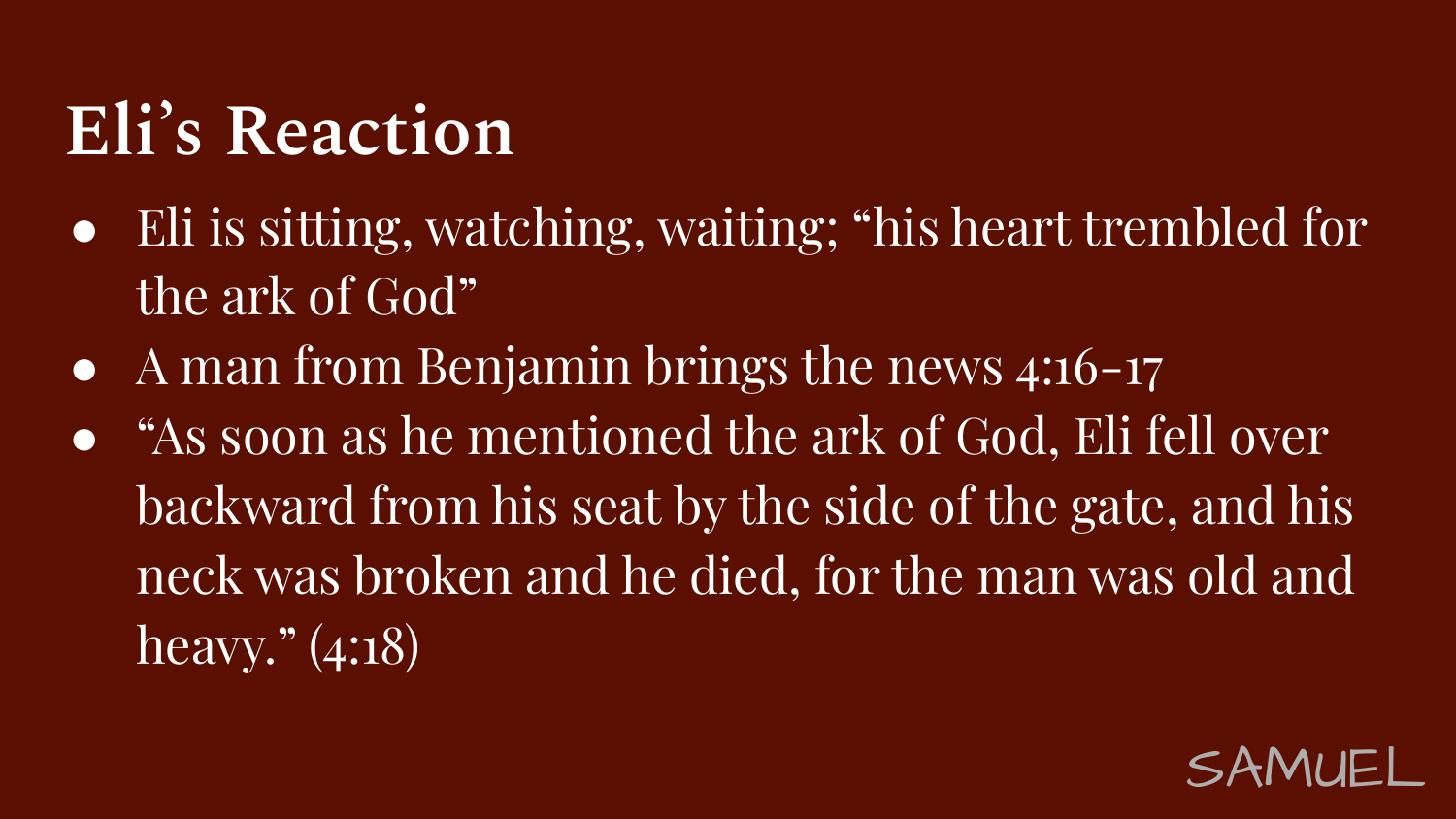### **Eli's Failures**

- Hophni & Phinehas were blaspheming God, and Eli did not restrain them (3:13)
- Eli was twice told that Hophni & Phinehas were evil and would die
	- We see no record of Eli telling them this
	- They are still allowed to take the ark to Ebenezer
- "the man was old and heavy"  $(4:18)$

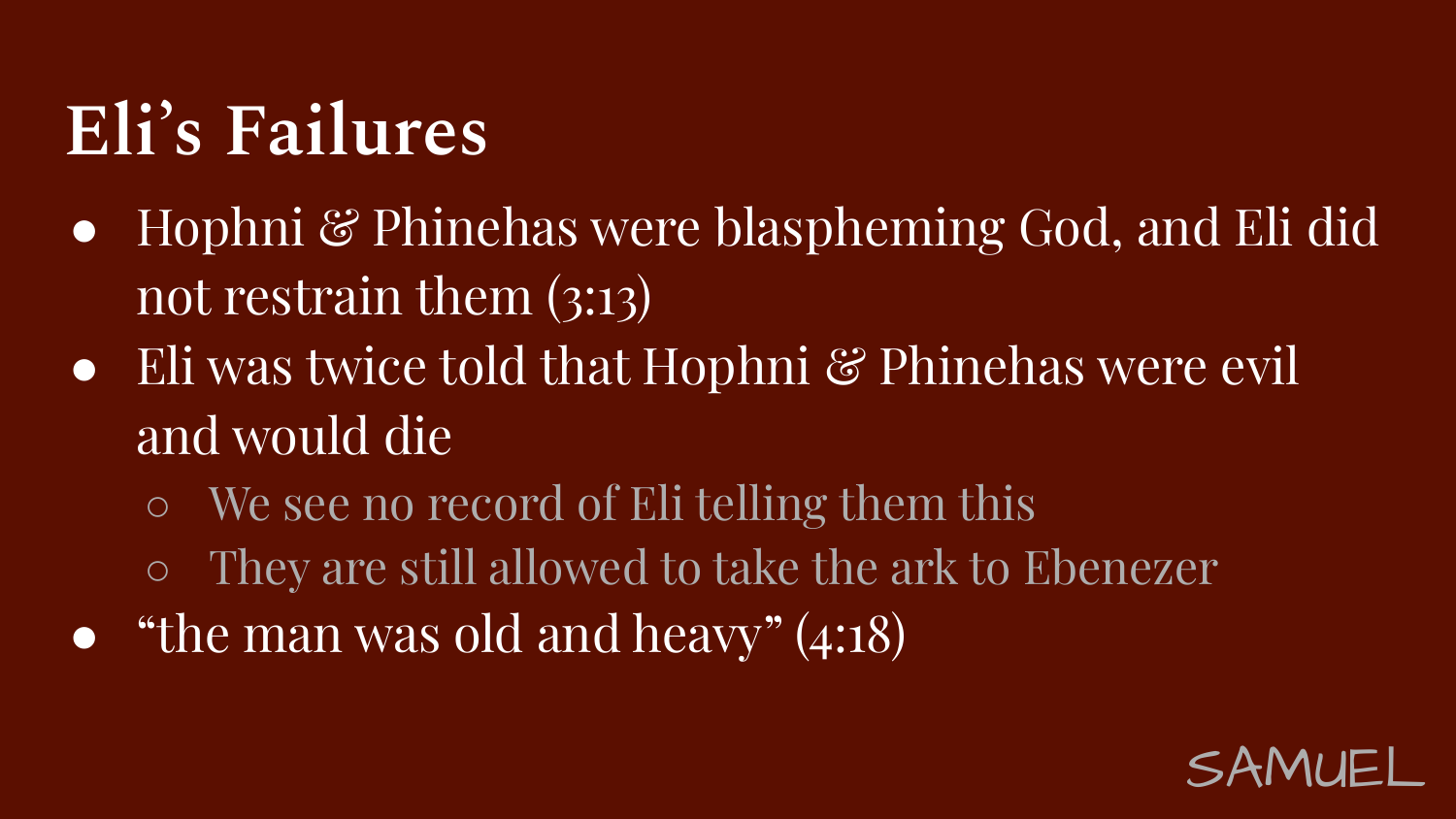### **The Reaction of Phinehas's Wife**

- Upon hearing that her husband, father-in-law, brother-in-law all dead
	- She gives birth
	- As she is about to die, she is told, "Do not be afraid, for you have borne a son."
		- Ichabod, "the glory has departed from Israel!"
		- Contrast: Ben-oni, son of my strength (Gen 35:16-19)

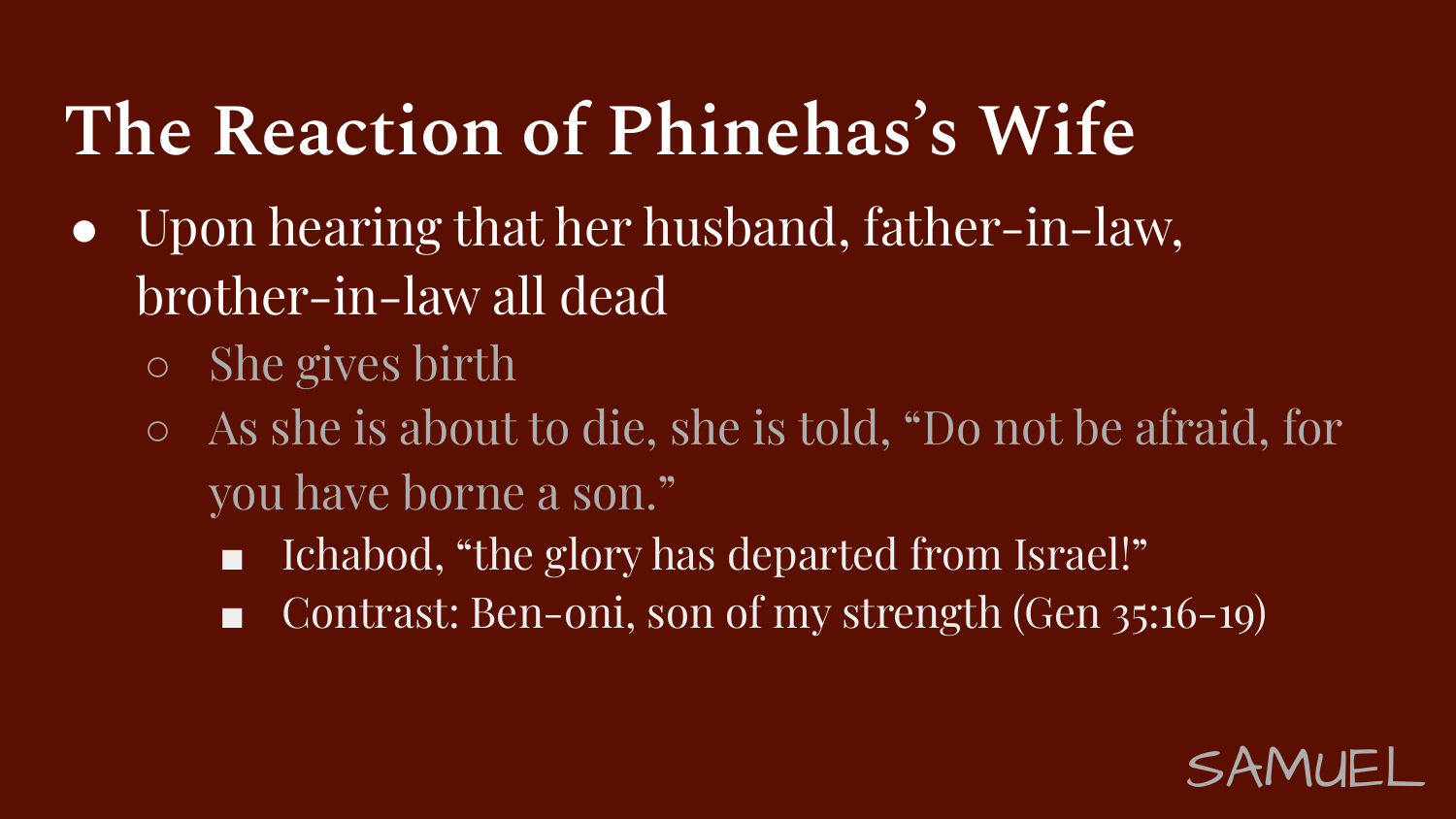### **What changed?**

- The prophecies predicted judgment for Eli's house
	- Instead, the ark is captured
	- All Israel has been judged
- Leaders bear unique responsibility
	- But leaders do not bear all responsibility
- Indications of Israel's Pervasive Wickedness:
	- Judges 21:25
	- Eli didn't recognize sincere praying in Hannah (1:14)
	- The elders call for the ark (and perhaps Hophni & Phinehas too)